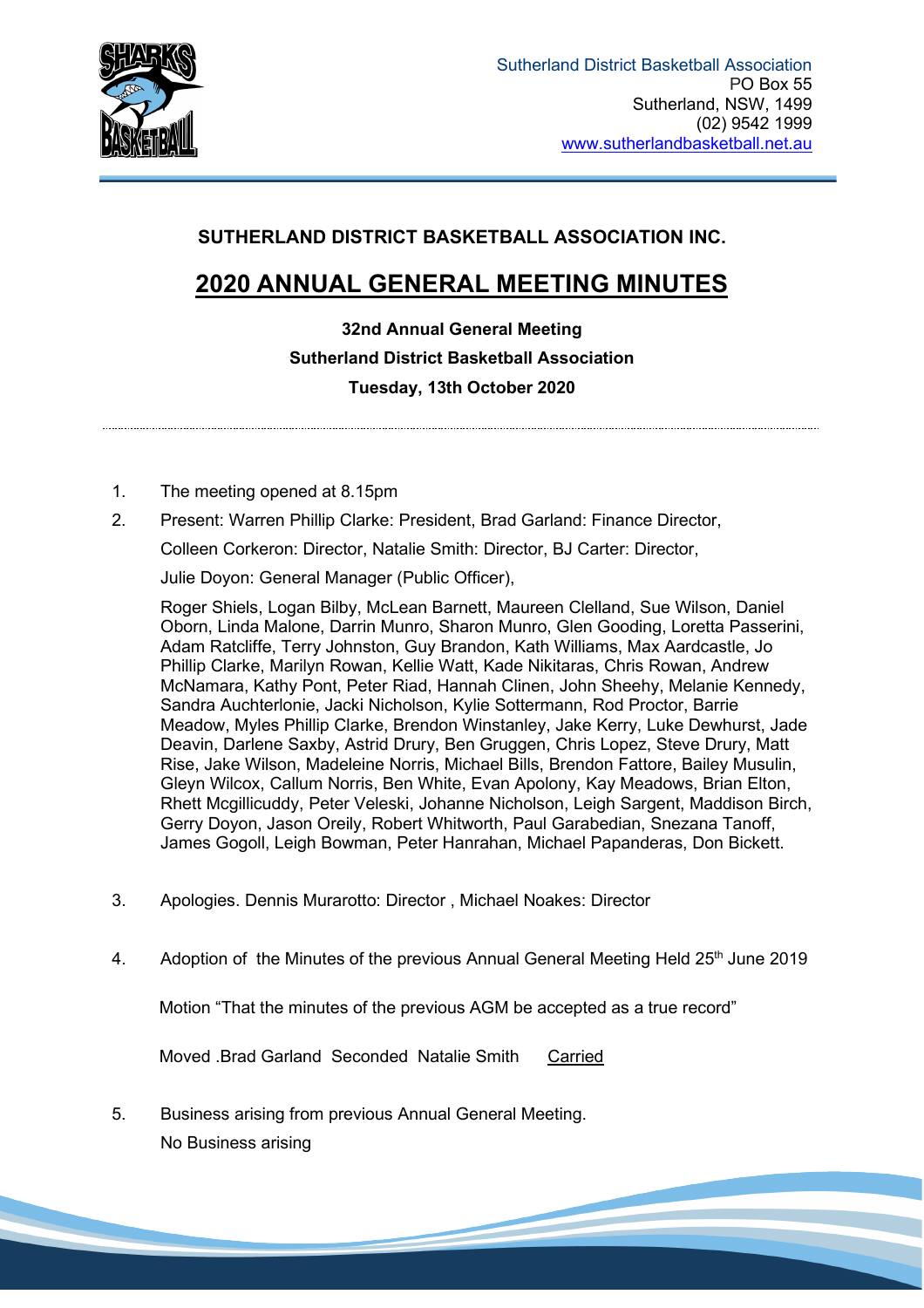

- 6. Receive and consider the reports submitted. The general reports were considered by the meeting with no matters arising Motion "That the reports as circulated be accepted" Moved Brad Garland seconded BJ Carter Carried
- 7. Receive and consider the Financial Accounts and the Report of the Auditors The Financial Accounts and Auditors reports were considered by the meeting with no matters arising Motion "That the reports as circulated be accepted" Moved Marilyn Rowan seconded Brad Garland Carried
- 8. Receive and consider any Life Membership nominations submitted. No nominations received 21 days before AGM One nomination was received from the floor to be considered at next AGM Joanne Nicholson Proposed Loretta Passerini Seconded Darlene Saxby
- 9. Election of three (3) Members of the Committee consisting of seven (7) members A secret ballot was conducted and Rod Proctor , John Sheehy and Glenn Gooding were elected to the committee.

 Motion "That the above mentioned members be appointed as Directors" Moved Warren Phillip Clarke Seconded Brad Garland Carried

The President thanked the outgoing directors and welcomed the new directors to the Board

10. Transact any other business that may be properly brought before the meeting. Voting was conducted on the resolutions put before the meeting

#### **Resolution 1: Section 4 "Nomination for Membership"**

Change Title to "application for membership "

Include a paragraph Stating-

" An application by a person for membership of the association:

 must be made in writing (including by email or other electronic means , if the board so determines) in the form determined by the committee , and must be lodged (including by electronic means, if the board so determines) with the secretary of the association. "

# **Resolution 2: Section 15 "Constitution and Membership**"

Include a paragraph Stating-